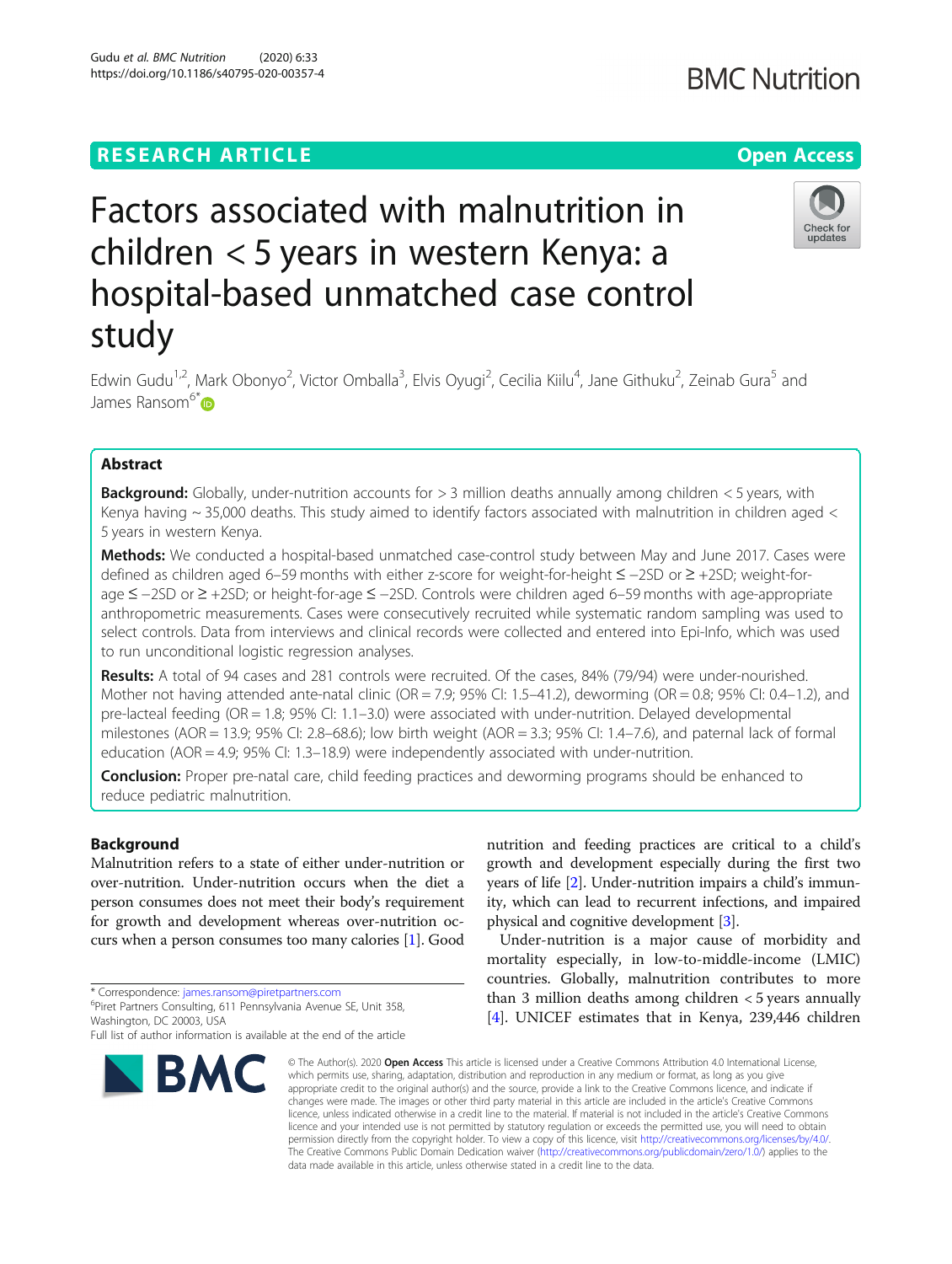suffer from moderate acute malnutrition (MAM) and 2600 children suffer from severe acute malnutrition (SAM). Under-nutrition also contributes to about 35, 000 deaths among children < 5 years each year in Kenya [[4\]](#page-6-0). Stunting has also been linked to development of non-communicable diseases and lower adult productivity later in life. Children < 5 years who are prone to recurrent infectious diseases such as diarrheal illnesses, respiratory tract infections, tuberculosis and malaria often have under-nutrition as a comorbidity [[5\]](#page-6-0).

The Kenya Demographic Health Survey 2014 reports that 26% of children < 5 years are stunted, 4% are wasted, and 11% are underweight. Malnutrition remains a public health concern in western Kenya. According to the survey 25.2% of children < 5 years are stunted while 8.2% are severely stunted  $[6]$ . This means that 1 in 4 children suffer from chronic under-nutrition. Therefore, identifying factors associated with malnutrition (especially under-nutrition) is vital in preventing the development of long-term deleterious effects.

This study aimed to identify clinical, demographic, and socio-economic factors associated with malnutrition in children < 5 years for public health action.

# Methods

# Study area

The study was carried out at Alupe Sub-County Hospital. The hospital is a level 4 hospital located in Angorom ward, Teso South Sub-County in Busia County serving a catchment population of 34,321 persons (Fig. 1) [\[7](#page-6-0)].

# Study design

We conducted a facility-based unmatched case control study carried out between May 2017 and June 2017. We chose an unmatched design due to the more limited number of cases and the inconsistency and lack of some documentation of the data available in the records at the hospital. The study population consisted of all children < 5 years attending the child welfare clinic and the outpatient clinic within the hospital during the study period.



Fig. 1 Map of Busia County, Western Kenya showing the constituent sub-counties including Teso South sub-county. Map source: Commission on Revenue Allocation-Kenya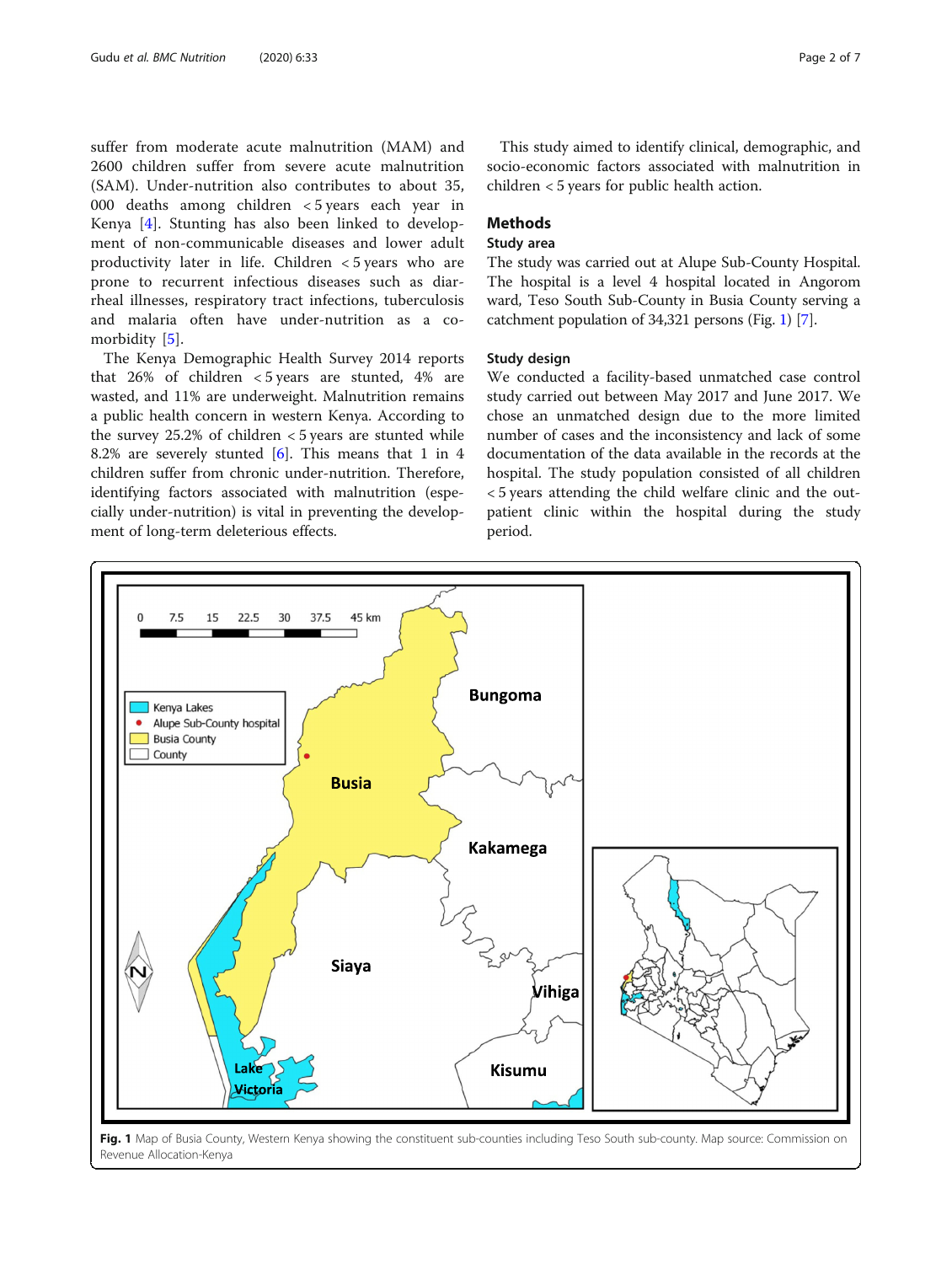# Case definitions

Under-nourished child was defined as a child aged 6–59 months attending the hospital as an inpatient or outpatient whose anthropometric measurements were not appropriate for their age with z-scores (weight-for-height [WHZ], weight-for-age [WAZ], height-for-age [HAZ]) of <= − 2 SD. WAZ score from the WHO charts were used to define presence of under-nutrition [\[8](#page-6-0)].

A participant was classified as stunted if HAZ score was <−2SD and severely stunted if HAZ score was < −3SD. Wasting was defined as WHZ score < −2SD while severe wasting was WHZ score < −3SD. Any participant with WAZ score < −2SD was classified underweight.

# Mid upper arm circumference (MUAC) calculations

For the MUAC cut-points to determine whether a child was under- or over-nourished, we used the cut-points of any child with MUAC < 126 mm was classified undernourished [[8\]](#page-6-0).

# Definition of controls

Any child aged 6–59 months attending the hospital as an inpatient or outpatient whose anthropometric measurements are appropriate for their age with z-scores between  $-2SD$  and  $+ 2SD$  [\[9](#page-6-0)].

# Sample size determination

The sample size was calculated using statistical software Epi Info® version 7.2.0. The study assumed a 95% confidence interval, 80% power, 10% wasting among controls  $[10]$  $[10]$ , and the ratio of cases to controls of 1:3. Using these assumptions, the minimum sample size was 375 (94 cases and 282 controls).

## Selection of cases and controls

The cases were sampled consecutively due to the low number seen each day for eligible children enrolled for nutritional support in welfare clinic. The sampling occurred via the data entered into the MoH Child Health Logbook, which would have each presenting child's age, MUAC, and other information indicative of over-, under-, or at-level nutrition. The controls were selected through systematic random sampling from the data in the logbook. The average number of children  $\lt$  5 years visiting the outpatient section of the child welfare clinic daily was used as a sampling frame. This was determined by obtaining the number of children visiting the outpatient clinic between April and June of three preceding years before the study. The study was conducted during weekdays within the duration of the study period hence the number of controls to be enrolled in the study on any single day was pre-determined. Using the average number of patients seen each day at the clinic and number of controls to be enrolled in the study each day, a sampling interval was determined, and the first control was picked randomly between one and the sampling interval. The sampling interval was then added to enroll the remaining controls. Any eligible participant whose legal parent/guardian did not give oral consent was replaced by the next available participant whose legal parent/guardian consented to the study.

# Data collection

Triage was carried out by the hospital staffs as is the norm and all critically and severely ill patients were urgently attended to by the hospital clinicians as per procedures and guidelines of the hospital. The weight was measured using electronic digital weighing scale (Seca®). For height/length, children < 2 years were measured lying down (recumbent length) while those who were > = 2 years were measured standing up. For MUAC and head circumference, a non-stretch tape was used.

A pre-tested trans-adapted interviewer-administered questionnaire was used for each study participant to obtain demographic, clinical, nutritional, social and economic information. This questionnaire was adapted from a survey sheet used in Guinea [\[11\]](#page-6-0). (Each patient was de-identified by a unique code to ensure their privacy and maintenance of confidentiality.)

#### Data management

Data entry, cleaning, validation and analysis was done using Microsoft Excel (Microsoft, Seattle, WA, USA), and Epi info version 7 (CDC, Atlanta, GA, USA). Anthropometric data was analyzed using WHO Anthro® software version 3.2.2 (WHO Anthro®) to assess nutritional indicators like weight-for-length/weight-for-height (wasting), weight-for-age (underweight or overweight), length-for-age/height-for-age (stunting), MUAC-for-age, and HC-for-age. The software then provided the zscores based on gender, age and the anthropometric measurements. We calculated measures of central tendency and dispersion for the continuous variables and proportions for categorical variables. For univariable analysis, we calculated odds ratios (OR), 95% confidence intervals (CI), chi-square statistics and  $p$ -values. Variables with p-value ≤0.05 were statistically significant. We carried out unconditional logistic regression with variables that had p-values of < 0.2 at univariable analysis. A backward elimination stepwise method was used to identify independent factors associated with malnutrition. During model building, any variable that caused an insignificant increase in deviance on removal from the model were left out of the model while the variable that caused a significant increase in deviance on removal were retained in the model. All variables removed from the model when a backward stepwise method was performed and those known to be potential cofounders or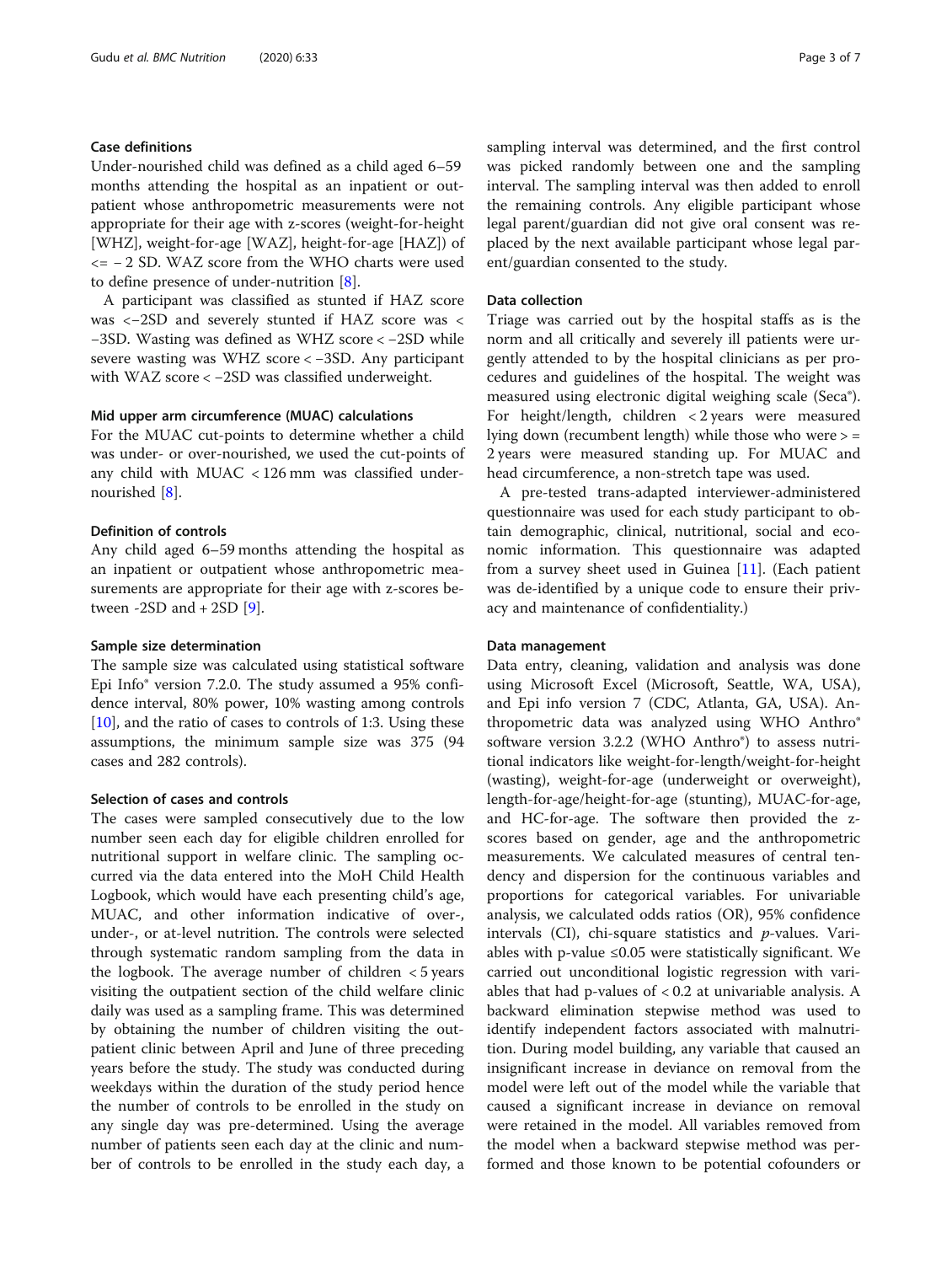factors associated with malnutrition from previous studies were tested for confounding, any of the mentioned variables that had a more than ten percentage change (> 10%) between the crude and adjusted odds ratio was considered as a confounder. The final model after testing for all biologically and statistically plausible interactions had only variables with *p*-value ≤0.05.

# Results

# Description of the study participants

There were 375 participants (94 cases and 281 controls), with median age of 16 months (IQR 10, 22), and 51% (191/375) male. Males were 57% (54/94) of cases and 49% (137/281) of controls.

# Nutritional status of cases

Of the cases, 84% (79/94) were under-nourished and 16% (15/94) over-nourished. Among those that were under-nourished, by assessing the WHZ score, 20% (16/ 79) were wasted while 9% (7/79) were severely wasted. Among the same group, using WAZ score, 39% (31/79) were underweight while 29% (23/79) were severely underweight. Using the HAZ score among the undernourished, 46% (36/79) were stunted while 38% (30/79) were severely stunted.

# Univariable and multivariable analysis of factors associated with under-nutrition

On univariable analysis, socio-demographic factors like high birth order of five or more (OR = 2.3; 95% CI: 0.9– 6.0), living in urban areas (OR = 1.9; 95% CI: 0.8–4.3), children whose mothers had no formal education (OR = 2.0; 95% CI 0.9–4.4), those whose fathers had no formal education (OR = 4.6; 95% CI: 1.4–15.0) and those who came from large family sizes of more than 6 occupants  $(OR = 1.8; 95\% CI: 1.1–3.0)$  had higher odds of developing under-nutrition.

Pre-natal maternal factors were also shown to increase odds of developing under-nutrition. These included: participants whose mothers' did not attend antenatal clinic (ANC) at least once (OR = 7.9; 95% CI: 1.5–41.6), participants whose mothers who did not attend 4 ANC visits as recommended by WHO (OR = 1.6;  $95\%$  CI: 0.9-2.7) and those whose mothers had illness during pregnancy  $(OR = 1.7; 95\% CI: 1.0–2.8)$ . The participants who were born preterm (OR = 2.0; 95% CI:  $0.6-7.4$ ) and those with low birth weight  $(OR = 2.8; 95\% \text{ CI: } 1.2-6.2)$  had higher odds of under-nutrition compared to term babies and those with normal birth weights.

Post-natal factors such as failure to complete or not being up-to-date on immunizations as per the national immunization schedule ( $OR = 2.2$ ; 95% CI: 0.7–7.2) and human immunodeficiency virus (HIV) sero-exposure (OR = 1.4; 95% CI: 0.6–3.5) and delayed developmental

milestones (OR = 18.9; 95% CI: 4.1–87.5) also increased the odds of developing under-nutrition. The participants who were eligible for deworming and had been dewormed at least once were protected from under-nutrition (OR = 0.8; 95% CI: 0.4–1.2). Infant and young child feeding practices also affected nutritional status of the participants. During the study period, 24% (89/375) of the participants were receiving pre-lacteal feeds increased their odds of under-nutrition (OR 1.8; 95% CI: 1.0–3.1). Exclusive breastfeeding for 6 months as recommended by the WHO was also widely practiced with 72% (271/375) of the participant's parents adhering to this guideline. Forty percent (149/375) of the participant's parents still used bottle with nipple for feeding, while 31% (116/375) ceased breastfeeding before the recommended 2 years of age. However, during the study period, there was no statistically significant association between duration of exclusive breastfeeding for the first six months of life (OR = 1.1; 95% CI 0.6–2.0), cessation of breastfeeding at less than 2 years ( $OR = 0.6$ ; 95% CI 0.2–1.7) or bottle with nipple feeding  $(OR = 0.9;$ 95% CI 0.5–1.5) and developing under-nutrition.

Economic factors of the families also affected the nutritional status of the participants. Those whose mothers were unemployed had higher chances of under-nutrition  $(OR = 1.8; 95\% \text{ CI } 1.0-3.1)$  whereas those families with an average monthly income of above 5000 Kenya shillings (KES) were protective of under-nutrition (OR 0.7; 95% CI 0.4–1.2) (Table [1](#page-4-0)).

On multivariable analysis, delayed developmental milestones (AOR = 13.9; 95% CI: 2.8–68.6); low birth weight  $(AOR = 3.3; 95\% CI: 1.4–7.6)$  and paternal lack of formal education  $(AOR = 4.9; 95\% \text{ CI: } 1.3-18.9)$  were found to be independently associated with under-nutrition.

# **Discussion**

The study identified various factors affecting nutritional status among children < 5 years which need to be adequately addressed. This included both pre-natal and post-natal factors as well as infant and young child feeding practices. Therefore, consistent follow-up of pregnant mothers from the antenatal period and post-natal care of the children < 5 years needs to be enhanced.

Among the undernourished, we found that stunting was the most common form of malnutrition, followed by children who were underweight and wasting being the least common among the study population. Stunting was common among cases of under-nutrition and over-nutrition alike. Stunting is a chronic form of malnutrition that results from prolonged non-adherence to proper dietary requirements to meet the body's physiological needs. These findings were similar to those of a demographic and health survey carried out in the Western Kenya in 2014 [[6](#page-6-0)]. Other studies carried out in Burundi and Uganda also had similar findings [\[12,](#page-6-0) [13\]](#page-6-0).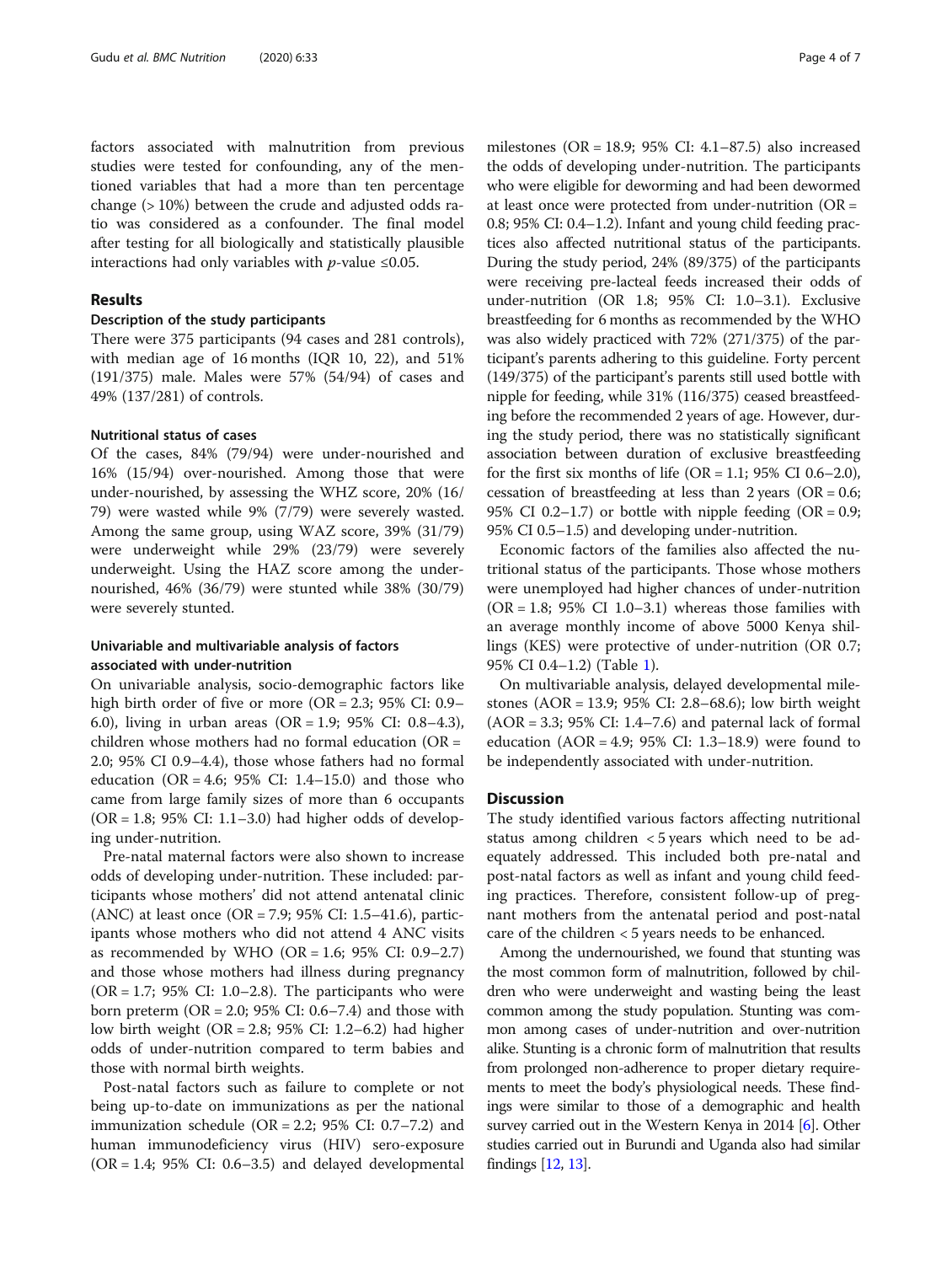<span id="page-4-0"></span>Table 1 Factors associated with under-nutrition, Alupe Sub-County Hospital, 2017<sup>a</sup>

| Variable                              | Category    | Cases $n = 79$ ( $n$ /%) | Controls $n = 236 (n\frac{1}{6})$ | ${\sf OR}$ | 95% CI       | $P$ value |
|---------------------------------------|-------------|--------------------------|-----------------------------------|------------|--------------|-----------|
| Residence                             | Urban       | 69 (87.3)                | 219 (92.7)                        | 1.9        | $0.8 - 4.3$  | 0.21      |
|                                       | Rural       | 10(12.7)                 | 17(7.2)                           |            |              |           |
| ANC attendance                        | Yes         | 5(6.3)                   | 2 (< 1)                           | 7.9        | $1.5 - 41.6$ | 0.02      |
|                                       | No          | 74 (93.7)                | 234 (99.1)                        |            |              |           |
| Illness during pregnancy <sup>1</sup> | Yes         | 43 (54.4)                | 102 (43.2)                        | 1.7        | $1.0 - 2.8$  | 0.07      |
|                                       | No          | 33 (41.7)                | 129 (54.6)                        |            |              |           |
| Gestation                             | Pre-term    | 4(5.1)                   | 6(2.5)                            | 2.0        | $0.6 - 7.4$  | 0.46      |
|                                       | Term        | 75 (94.9)                | 230 (97.5)                        |            |              |           |
| Low birth weight <sup>2</sup>         | Low         | 13 (16.5)                | 14(5.9)                           | 2.8        | $1.2 - 6.2$  | 0.02      |
|                                       | Normal      | 57 (72.2)                | 169 (71.6)                        |            |              |           |
| Delayed developmental milestones      | Delayed     | 11(13.9)                 | 2 (< 1)                           | 18.9       | $4.1 - 87.5$ | < 0.001   |
|                                       | Normal      | 68 (86.1)                | 234 (99.1)                        |            |              |           |
| Deworming                             | Yes         | 49 (62.0)                | 163 (69.1)                        | 0.7        | $0.4 - 1.2$  | 0.31      |
|                                       | No          | 30 (38.0)                | 73 (30.9)                         |            |              |           |
| Pre-lacteal feeds <sup>3</sup>        | Yes         | 25 (31.6)                | 50 (21.2)                         | 1.7        | $1.0 - 3.1$  | 0.08      |
|                                       | No          | 53 (67.1)                | 185 (78.4)                        |            |              |           |
| Mother's education level 4            | None        | 11(13.9)                 | 18(7.6)                           | 2.0        | $0.9 - 4.4$  | 0.14      |
|                                       | Other       | 67 (84.8)                | 218 (92.4)                        |            |              |           |
| Father's education level <sup>5</sup> | None        | 7(8.9)                   | 5(2.1)                            | 4.6        | $1.4 - 15.0$ | 0.02      |
|                                       | Other       | 69 (87.3)                | 227 (96.2)                        |            |              |           |
| Average monthly income KES.           | $\geq$ 5000 | 25 (31.6)                | 96 (40.7)                         | 0.7        | $0.4 - 1.2$  | 0.20      |
|                                       | < 5000      | 54 (68.4)                | 140 (59.3)                        |            |              |           |
| Birth order                           | $\geq$ 5    | 8(10.1)                  | 11(4.7)                           | 2.3        | $0.9 - 6.0$  | 0.14      |
|                                       | $< 5\,$     | 71 (89.9)                | 225 (95.3)                        |            |              |           |
| Number of house occupants             | $\geq 6$    | 41 (51.9)                | 88 (37.3)                         | 1.8        | $1.1 - 3.0$  | 0.03      |
|                                       | < 6         | 38 (48.1)                | 148 (62.7)                        |            |              |           |

<sup>a</sup>2 cases and 5 controls were brought by their guardians who did not know whether the child's mother had any illness during pregnancy; 6 cases and 52 controls had high birth weight while 3 cases and 1 control were brought by guardians who did not know their birth weight; 1 case and 1 control had never been breastfed since birth (were on formula feeds); 1 case was brought by a guardian who did not know the mother's educational level; 3 cases and 4 controls were brought by guardians who did not know the father's education levels

Deworming of children  $> 1$  year of age was also found to be protective of under-nutrition. This finding was in line with another study done in India among pre-school children which showed substantial weight gain among children who were dewormed [[14](#page-6-0)]. This is because intestinal nematodes affect absorption of both micro and macronutrients which are vital for a child's growth. However, current systematic reviews show little benefit is derived from mass deworming. They show that children found to be worm infested are the ones that gain weight more significantly compared to non-worm infested children [\[15,](#page-6-0) [16\]](#page-6-0).

Proper breastfeeding practices for children are advocated for by WHO  $[17]$  $[17]$  $[17]$ . Children that are breastfed up to 2 years of age show quicker linear growth than those breastfed for shorter durations [\[2](#page-6-0)]. Feeding practices such as bottle with nipple feeding, breastfeeding within

thirty minutes of delivery, exclusive breast feeding for 6 months and cessation of breastfeeding at 2 years were also assessed during the study. However, they were not statistically significantly associated with under-nutrition. In contrast, the giving of pre-lacteal feeds adversely affected nutritional status and predisposed the children to under-nutrition. This has also been shown by other studies [[18](#page-6-0)–[20](#page-6-0)]. This could be because pre-lacteal feeding affects the quality and quantity of breastfeeding which in turn affects the nutritional intake by the child. As such, proper education on feeding practices during post-natal period should be enhanced.

Children with under-nutrition were also shown to be more likely to have delayed developmental milestones. This finding was consistent with other studies [[21](#page-6-0)–[23](#page-6-0)]. This could be because they lack the macro and micronutrients necessary for normal growth and development.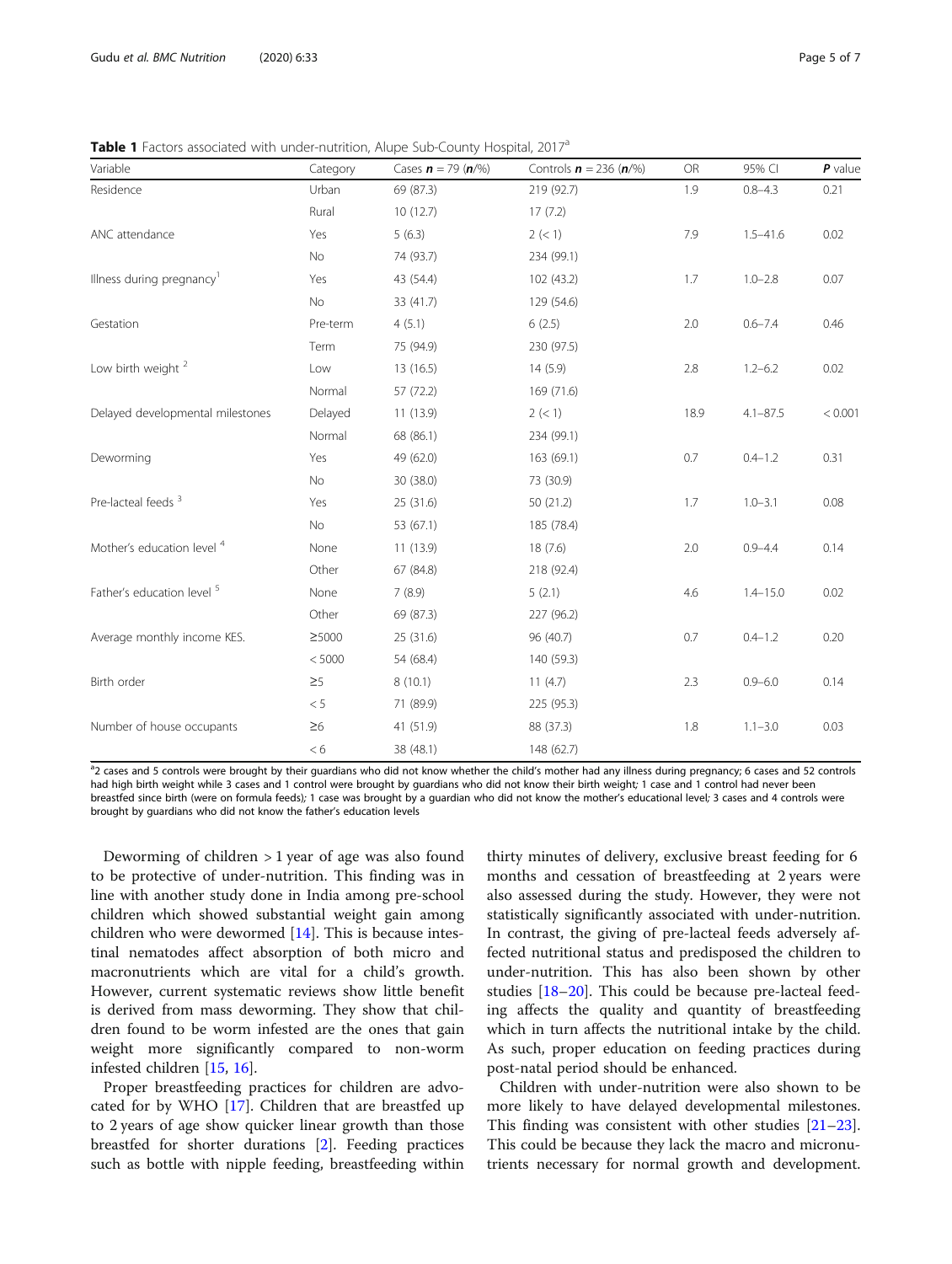Children with prematurity and low birth weight also had higher odds of under-nutrition. These findings were similar from a review done in several countries [\[24](#page-6-0)]. This could be because they require more nutrients for catch-up growth which if not provided in adequate quantities leave them vulnerable to develop undernutrition. These children should therefore be followed up more closely.

We also found that lack of parental formal education was linked to development of under-nutrition with paternal illiteracy being shown to have a greater influence. This finding concurred with other studies [[20,](#page-6-0) [25](#page-6-0)]. This could be because the community being a patriarchal society, the fathers control the family's resources. As such, lack of formal education could mean no formal employment and by extension no regular source of income to provide for their families.

Our study also showed that the cases of over-nutrition were also high, compared to findings of other studies in Kenya, despite the hospital serving a population of predominantly low socio-economic status [\[26](#page-6-0)]. This clearly points to the double burden of malnutrition that is supported by other literature based on a critical review done in other lower middle income countries [[27](#page-6-0)]. This is a new development over the last couple of decades that needs to be further explored to halt and decrease the burden of cases of over-nutrition.

During the study period, children aged less than 12 months were more likely to be over-nourished. This finding was similar to another study carried out in Kenya in 2009 [\[28](#page-6-0)]. This could be because younger children are more likely to receive more attention and feeding effort from their parents as compared to older children. Male gender was also positively associated with over-nutrition. A study carried out in Kenya in 2016 had similar findings [\[29](#page-6-0)]. This could probably be due to the value and cultural preferences placed on the male child. As such, they are likely to be better fed as compared to the girl child. This has also been shown in other Sub-Saharan African countries [[30\]](#page-6-0).

Children who came from households in urban areas and those who came from families with higher average monthly income had higher odds of over-nutrition. This finding was similar to other studies [\[28](#page-6-0)]. This could be due to the higher levels of income which increase their ability to provide more than enough nutrition for their growing children.

Maternal lack of formal education also increased the chances of developing over-nutrition. This finding was contrary with other studies carried out in Sub-Saharan Africa [\[30\]](#page-6-0). High birth weight was also linked to increased chances of over-nutrition. This has also been shown by other studies [\[30,](#page-6-0) [31](#page-6-0)]. However, the exact mechanism of this link has not yet been clearly described.

We conducted a hospital-based case-control study and as such, its findings cannot be generalized to the entire population of under-five children in Western Kenya. The data collected on some of the variables could be susceptible to recall bias more so if the child was brought in by a guardian. Another limitation of the study was that the study relied on participants' selfreported data, which was prone to recall bias and social desirability bias and interviewer bias due to the retrospective tracking of information beyond the advantages of case control study. The other limitation was that since it was a case–control study, which means it cannot establish the relationship between exposure and disease. Anthropometric measures and their technical errors are another limitation because it can result in misclassification of children's nutritional status. However, we gave strict attention to the study procedures, including the process of training the research team and workers at the hospital, standardization of anthropometric measurements, and close and supportive supervision throughout the field activities to minimize biases.

# Conclusion

Proper pre-natal care, child feeding practices and deworming programs should be enhanced. As such, we recommend that close monitoring especially of children more likely to be malnourished should be enhanced. This can be done by providing job aids to providers to help them talk to parents about adherence to key recommended practices such as appropriate feeding, continuous auditing of patient outcomes, and better use of data for improved decision-making should be implemented at these facilities.

Proper infant and young child feeding practices and deworming should be emphasized. Provider advocacy and better health education to parents should be intensified in the region for better outcomes. The hospital in conjunction with Busia County Government should organize for regular outreach to the community targeting pregnant and lactating mothers, strengthen deworming programs for children > 1 year and all children with delayed developmental milestones. It should also organize for health advocacy camps targeting the parents with children < 5 years to educate them on the proper infant and young child feeding practices.

#### Abbreviations

MAM: Moderate Acute Malnutrition; MUAC: Mid Upper Arm Circumference; WHZ: Weight for Height Z-score; WAZ: Weight for Age Z-score; HAZ: Height for Age Z-score; SD: Standard Deviation; OR: Odds Ratio; AOR: Adjusted Odds Ratio; CI: Confidence Interval

#### Acknowledgements

We would like to appreciate the participants whose data were used in this study. We also acknowledge Alupe Sub-County Hospital and Busia County Government.